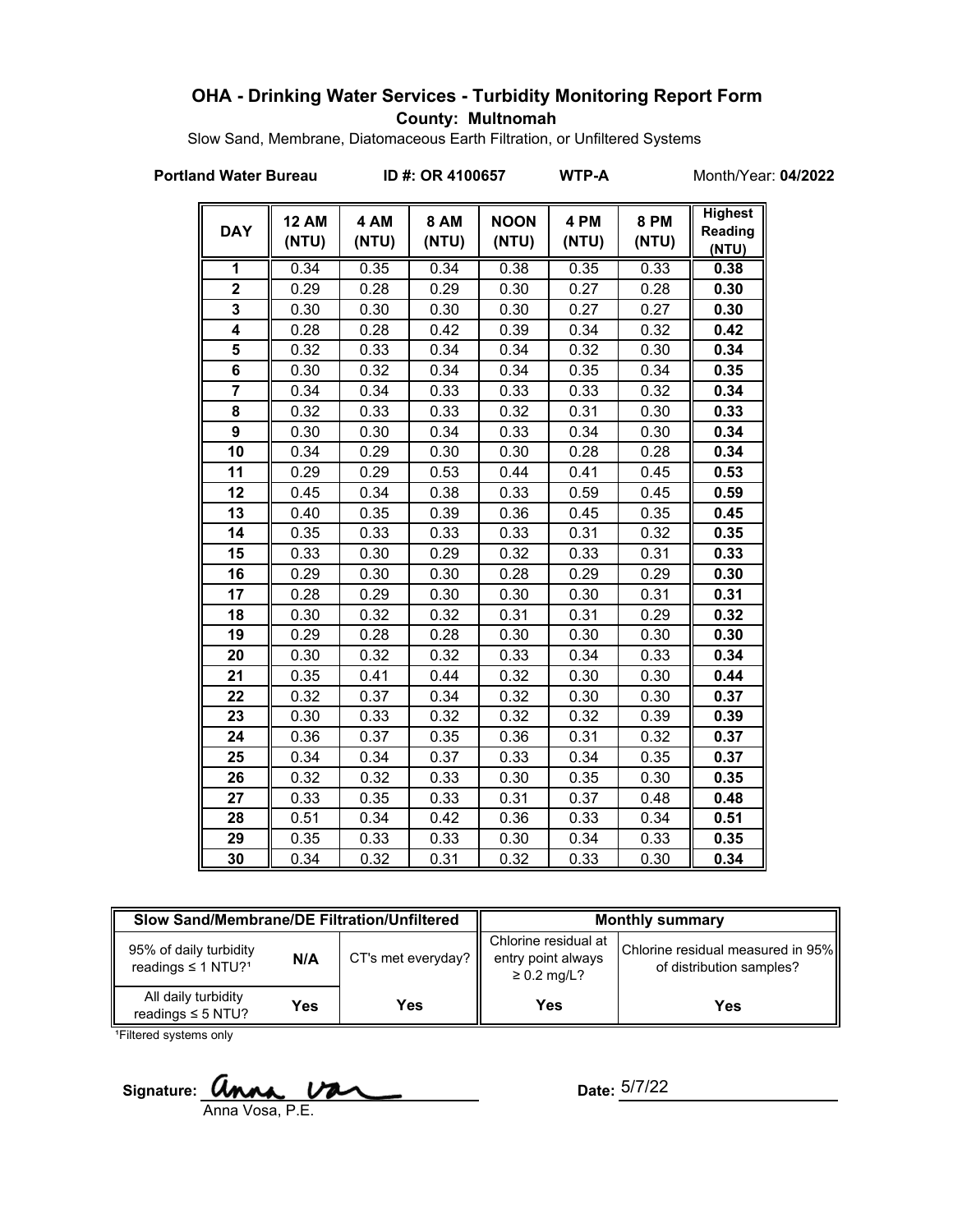## **OHA - Drinking Water Services**

### **Surface Water Quality Data Conduit 2**

Portland Water Bureau **ID#: OR 4100657** WTP-A Month/Year: 04/2022

| Date /<br><b>Time</b> | Peak<br><b>Hourly</b><br><b>Flow</b> | <b>Minimum</b><br><b>Hourly</b><br><b>Average Free</b><br>Chlorine (C) | Contact   <br>Time $(T)$ | <b>Actual</b><br><b>CT</b> | <b>Temp</b>  | pH   | Req'd<br><b>CT</b> | CT Met?                 | Min. Hourly<br><b>Average Total</b><br><b>Chlorine at</b><br><b>First User</b> |
|-----------------------|--------------------------------------|------------------------------------------------------------------------|--------------------------|----------------------------|--------------|------|--------------------|-------------------------|--------------------------------------------------------------------------------|
|                       | <b>MGD</b>                           | ppm or mg/L                                                            | min.                     | $C \times T$               | $^{\circ}$ C |      | <b>Tables</b>      | Y/N                     | ppm or mg/L                                                                    |
| 1/7                   | 25.61                                | 2.22                                                                   | 265.1                    | 587.3                      | 6.4          | 6.52 | 131.7              | Ÿ                       | 2.20                                                                           |
| 2/14                  | 25.70                                | 2.23                                                                   | 264.2                    | 589.2                      | 6.2          | 6.49 | 131.6              | $\overline{Y}$          | 2.22                                                                           |
| 3/8                   | 25.70                                | 2.21                                                                   | 264.2                    | 583.0                      | 6.7          | 6.50 | $\overline{128.0}$ | $\overline{Y}$          | 2.19                                                                           |
| 4/16                  | 26.64                                | 2.17                                                                   | 255.4                    | 555.2                      | 6.0          | 6.52 | 134.0              | Y                       | 2.16                                                                           |
| 5/10                  | 26.52                                | 2.18                                                                   | 256.4                    | 559.9                      | 6.7          | 6.59 | 132.7              | $\overline{Y}$          | 2.18                                                                           |
| 6/6                   | 25.96                                | 2.17                                                                   | 258.3                    | 559.8                      | 6.8          | 6.52 | 127.9              | $\overline{Y}$          | 2.16                                                                           |
| 7/6                   | 24.81                                | 2.19                                                                   | 268.4                    | 587.0                      | 7.2          | 6.56 | 127.6              | $\overline{Y}$          | 2.20                                                                           |
| 8/8                   | 24.52                                | 2.26                                                                   | 276.5                    | 625.1                      | 7.1          | 6.51 | 126.3              | $\overline{\mathsf{Y}}$ | 2.29                                                                           |
| 9/12                  | 24.48                                | 2.23                                                                   | 276.6                    | 617.7                      | 7.1          | 6.53 | 127.4              | Y                       | 2.27                                                                           |
| 10/14                 | 24.99                                | 2.21                                                                   | 271.5                    | 600.7                      | 6.9          | 6.56 | 129.9              | $\overline{Y}$          | 2.24                                                                           |
| 11/8                  | 25.12                                | 2.18                                                                   | 270.2                    | 587.8                      | 7.0          | 6.57 | 129.0              | Y                       | 2.18                                                                           |
| 12/9                  | 25.11                                | 2.26                                                                   | 270.2                    | 611.9                      | 6.8          | 6.60 | 133.7              | $\overline{Y}$          | 2.26                                                                           |
| 13/12                 | 25.76                                | 2.20                                                                   | 263.8                    | 580.1                      | 6.6          | 6.58 | 132.8              | Y                       | 2.21                                                                           |
| 14/6                  | 24.40                                | 2.21                                                                   | 273.2                    | 603.0                      | 6.6          | 6.58 | 133.1              | Y                       | 2.22                                                                           |
| 15/21                 | 24.64                                | 2.23                                                                   | 275.3                    | 613.8                      | 6.7          | 6.60 | 134.1              | $\overline{Y}$          | 2.24                                                                           |
| 16 / 14               | 24.65                                | 2.21                                                                   | 274.9                    | 607.4                      | 6.5          | 6.63 | 137.2              | Y                       | 2.21                                                                           |
| 17/8                  | 23.77                                | 2.20                                                                   | 278.0                    | 610.8                      | 6.7          | 6.53 | 130.0              | $\overline{Y}$          | 2.19                                                                           |
| 18/12                 | 25.49                                | 2.20                                                                   | 262.0                    | 575.4                      | 6.9          | 6.60 | 131.9              | Y                       | 2.19                                                                           |
| 19/14                 | 25.47                                | 2.24                                                                   | 266.6                    | 596.5                      | 6.8          | 6.57 | 132.1              | $\overline{Y}$          | 2.24                                                                           |
| 20/4                  | 25.75                                | 2.20                                                                   | 263.9                    | 581.0                      | 6.7          | 6.59 | 133.0              | $\overline{Y}$          | 2.21                                                                           |
| 21/8                  | 25.72                                | 2.23                                                                   | 264.1                    | 589.8                      | 6.6          | 6.58 | 133.6              | $\overline{Y}$          | 2.23                                                                           |
| 22/6                  | 25.85                                | 2.24                                                                   | 263.1                    | 588.5                      | 6.7          | 6.61 | 134.8              | $\overline{Y}$          | 2.16                                                                           |
| 23/7                  | 25.56                                | 2.23                                                                   | 264.7                    | 590.4                      | 6.7          | 6.61 | 134.6              | Y                       | 2.17                                                                           |
| 24/6                  | 25.60                                | 2.22                                                                   | 265.5                    | 588.4                      | 6.9          | 6.62 | 133.4              | $\overline{Y}$          | 2.16                                                                           |
| 25/21                 | 26.25                                | 2.20                                                                   | 258.3                    | 568.4                      | 6.8          | 6.60 | 132.2              | $\overline{Y}$          | 2.00                                                                           |
| 26 / 20               | 26.42                                | 2.20                                                                   | 257.2                    | 565.9                      | 6.7          | 6.59 | 133.4              | $\overline{Y}$          | 2.17                                                                           |
| 27/7                  | 26.45                                | 2.20                                                                   | 257.0                    | 564.7                      | 6.8          | 6.60 | 132.2              | Y                       | 2.05                                                                           |
| 28/6                  | 26.22                                | 2.24                                                                   | 258.3                    | 578.3                      | 6.9          | 6.59 | 132.0              | Υ                       | 2.26                                                                           |
| 29 / 20               | 26.09                                | 2.20                                                                   | 260.2                    | 571.9                      | 6.8          | 6.61 | 133.2              | Y                       | 2.24                                                                           |
| 30/19                 | 26.57                                | 2.22                                                                   | 256.2                    | 568.4                      | 6.9          | 6.56 | 130.5              | Ÿ                       | $\overline{2}.19$                                                              |

### **Notes for Conduit 2 (C2):**

April 1 to 30, 2022: Conduit 2 out of service from Headworks to Hudsons Intertie; Conduit 4 feeding Conduit 2 at Hudsons Intertie, Conduit 2 in service from Hudsons through Lusted and on to town.

Signature: **UNNA, VAL** 

Date:  $5/7/22$ 

Anna Vosa, P.E., Water Quality Engineer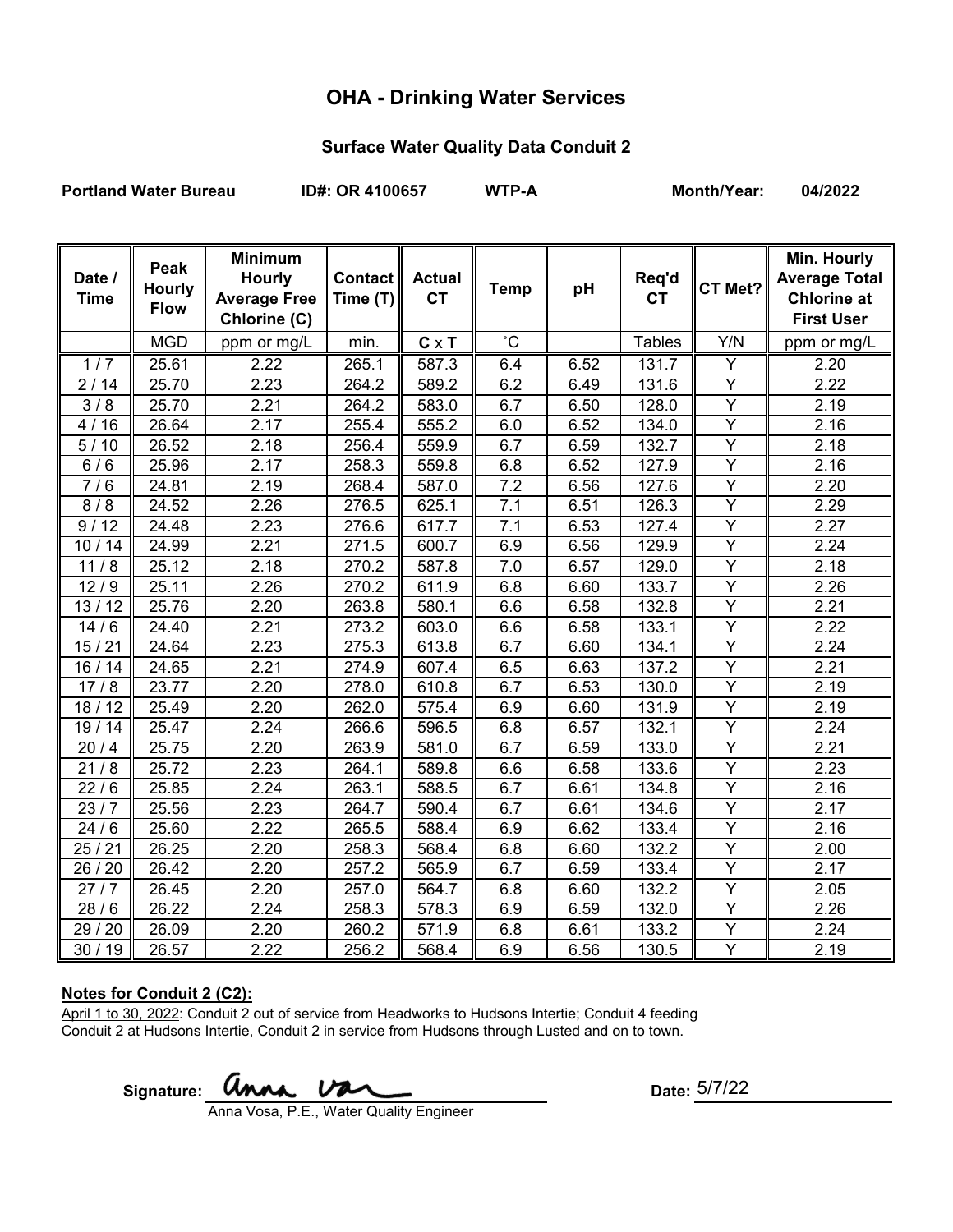# **OHA - Drinking Water Services**

### **Surface Water Quality Data Conduit 3**

Portland Water Bureau **ID#: OR 4100657** WTP-A Month/Year: 04/2022

| Date /<br><b>Time</b> | Peak<br><b>Hourly</b><br><b>Flow</b> | <b>Minimum</b><br><b>Hourly</b><br><b>Average Free</b><br>Chlorine (C) | Contact   <br>Time (T) | <b>Actual</b><br><b>CT</b> | <b>Temp</b>  | pH   | Req'd<br><b>CT</b> | CT Met?        | Min. Hourly<br><b>Average Total</b><br><b>Chlorine at</b><br><b>First User</b> |
|-----------------------|--------------------------------------|------------------------------------------------------------------------|------------------------|----------------------------|--------------|------|--------------------|----------------|--------------------------------------------------------------------------------|
|                       | <b>MGD</b>                           | ppm or mg/L                                                            | min.                   | $C \times T$               | $^{\circ}$ C |      | <b>Tables</b>      | Y/N            | ppm or mg/L                                                                    |
| 1/5                   | 30.09                                | 2.19                                                                   | 326.3                  | 713.3                      | 6.4          | 6.50 | 130.2              | Y              | 2.20                                                                           |
| 2/22                  | 30.16                                | 2.20                                                                   | 325.3                  | 716.9                      | 6.2          | 6.51 | 132.2              | Y              | 2.21                                                                           |
| 3/4                   | 30.18                                | 2.18                                                                   | 325.3                  | 709.2                      | 6.7          | 6.53 | 129.3              | Y              | 2.18                                                                           |
| 4/6                   | 30.28                                | 2.15                                                                   | 324.1                  | 698.1                      | 6.0          | 6.52 | 133.3              | $\overline{Y}$ | 2.14                                                                           |
| 5/6                   | 24.79                                | 2.17                                                                   | 396.1                  | 861.3                      | 6.7          | 6.51 | 128.7              | $\overline{Y}$ | 2.17                                                                           |
| 6/1                   | 24.79                                | 2.15                                                                   | 396.3                  | 852.8                      | 6.8          | 6.49 | 126.5              | $\overline{Y}$ | 2.17                                                                           |
| 7/21                  | 28.11                                | 2.15                                                                   | 348.7                  | 748.1                      | 7.2          | 6.55 | 126.4              | Ÿ              | 2.16                                                                           |
| 8/23                  | 33.50                                | 2.19                                                                   | 292.8                  | 640.8                      | 7.1          | 6.53 | 126.6              | $\overline{Y}$ | 2.30                                                                           |
| 9/12                  | 33.52                                | 2.22                                                                   | 292.8                  | 650.3                      | 7.1          | 6.52 | 127.0              | Υ              | 2.35                                                                           |
| 10/5                  | 34.07                                | 2.20                                                                   | 287.9                  | 633.7                      | 6.9          | 6.55 | 129.3              | Y              | 2.33                                                                           |
| 11/11                 | 34.21                                | 2.15                                                                   | 286.9                  | 615.8                      | 7.0          | 6.58 | 129.3              | Y              | 2.23                                                                           |
| 12/23                 | 29.64                                | 2.24                                                                   | 330.3                  | 739.9                      | 6.8          | 6.58 | 132.1              | $\overline{Y}$ | 2.34                                                                           |
| 13/4                  | 30.32                                | 2.18                                                                   | 323.7                  | 706.6                      | 6.6          | 6.55 | 131.3              | $\overline{Y}$ | 2.20                                                                           |
| 14/0                  | 29.64                                | 2.18                                                                   | 331.5                  | 724.2                      | 6.6          | 6.56 | 131.9              | Y              | 2.20                                                                           |
| 15/20                 | 29.16                                | 2.22                                                                   | 336.4                  | 746.1                      | 6.7          | 6.58 | 132.5              | Y              | 2.23                                                                           |
| 16 / 20               | 29.23                                | 2.20                                                                   | 335.9                  | 738.2                      | 6.5          | 6.57 | 133.7              | $\overline{Y}$ | 2.21                                                                           |
| 17/11                 | 29.23                                | 2.19                                                                   | 335.9                  | 735.4                      | 6.7          | 6.54 | 130.3              | $\overline{Y}$ | 2.20                                                                           |
| 18 / 19               | 29.97                                | 2.20                                                                   | 327.6                  | 719.5                      | 6.9          | 6.57 | 130.3              | Y              | 2.21                                                                           |
| 19/5                  | 29.96                                | 2.21                                                                   | 327.4                  | 723.7                      | 6.8          | 6.57 | 131.7              | Y              | 2.23                                                                           |
| 20/4                  | 30.24                                | 2.18                                                                   | 324.6                  | 707.1                      | 6.7          | 6.57 | 131.3              | Y              | 2.14                                                                           |
| 21/8                  | 30.22                                | 2.21                                                                   | 324.7                  | 717.2                      | 6.6          | 6.57 | 132.2              | $\overline{Y}$ | 2.21                                                                           |
| 22/4                  | 24.90                                | 2.19                                                                   | 394.5                  | 865.8                      | 6.7          | 6.59 | 132.7              | $\overline{Y}$ | 2.20                                                                           |
| 23/0                  | 24.78                                | 2.22                                                                   | 396.1                  | 877.8                      | 6.7          | 6.58 | 133.0              | Y              | 2.23                                                                           |
| 24/5                  | 29.23                                | 2.22                                                                   | 336.0                  | 744.7                      | 6.9          | 6.58 | 131.2              | $\overline{Y}$ | 2.21                                                                           |
| 25/23                 | 29.94                                | 2.20                                                                   | 327.4                  | 721.0                      | 6.8          | 6.55 | 129.9              | Y              | 2.21                                                                           |
| 26 / 20               | 30.08                                | 2.20                                                                   | 326.2                  | 717.4                      | 6.7          | 6.53 | 130.1              | $\overline{Y}$ | 1.76                                                                           |
| 27/3                  | 30.09                                | 2.22                                                                   | 326.0                  | 722.8                      | 6.8          | 6.55 | 129.9              | Y              | 2.22                                                                           |
| 28/2                  | 30.01                                | 2.24                                                                   | 327.0                  | 732.2                      | 6.9          | 6.55 | 129.7              | Y              | 2.04                                                                           |
| 29 / 23               | 29.75                                | 2.20                                                                   | 329.7                  | 724.9                      | 6.8          | 6.54 | 129.6              | Y              | 2.15                                                                           |
| 30/1                  | 29.74                                | 2.20                                                                   | 329.9                  | 725.4                      | 6.9          | 6.56 | 129.9              | Y              | 2.15                                                                           |

### **Notes for Conduit 3 (C3):**

April 1 to 30, 2022: Conduit 3 in service from Headworks through Lusted and on to town

Signature: **UNAA Date:** Date:

Anna Vosa, P.E., Water Quality Engineer

Date:  $5/7/22$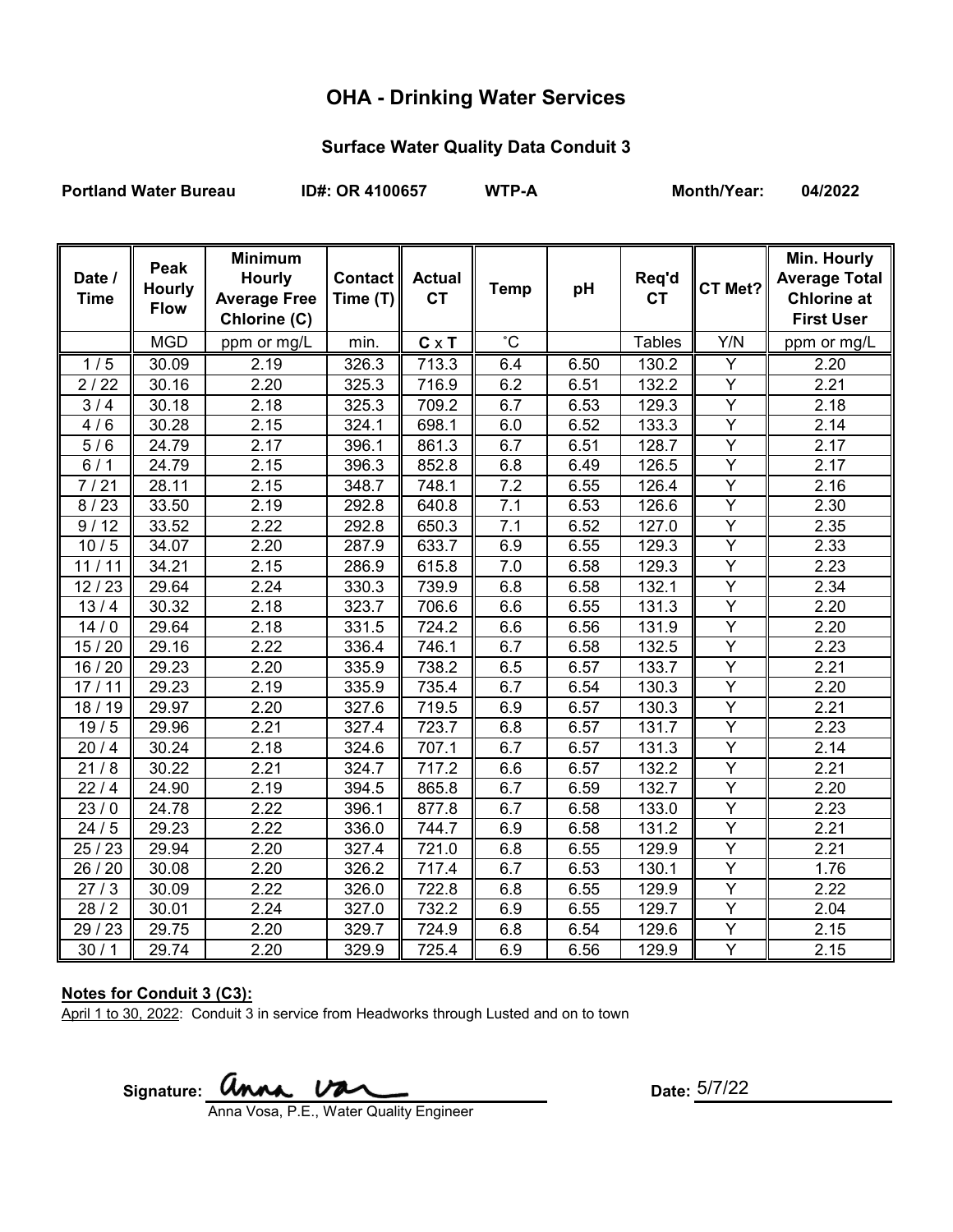# **OHA - Drinking Water Services**

### **Surface Water Quality Data Conduit 4**

Portland Water Bureau **ID#: OR 4100657** WTP-A Month/Year: 04/2022

| Date /<br><b>Time</b> | Peak<br><b>Hourly</b><br><b>Flow</b> | <b>Minimum</b><br><b>Hourly</b><br><b>Average Free</b><br>Chlorine (C) | Contact   <br>Time (T) | <b>Actual</b><br><b>CT</b> | <b>Temp</b>  | pH   | Req'd<br><b>CT</b> | CT Met?        | Min. Hourly<br><b>Average Total</b><br><b>Chlorine at</b><br><b>First User</b> |
|-----------------------|--------------------------------------|------------------------------------------------------------------------|------------------------|----------------------------|--------------|------|--------------------|----------------|--------------------------------------------------------------------------------|
|                       | <b>MGD</b>                           | ppm or mg/L                                                            | min.                   | $C \times T$               | $^{\circ}$ C |      | <b>Tables</b>      | Y/N            | ppm or mg/L                                                                    |
| 1/6                   | 25.10                                | 2.19                                                                   | 320.6                  | 703.7                      | 6.4          | 6.50 | 130.2              | Y              | 2.18                                                                           |
| 2/8                   | 25.25                                | 2.21                                                                   | 319.2                  | 706.5                      | 6.2          | 6.47 | 130.5              | Y              | 2.19                                                                           |
| 3/9                   | 25.18                                | 2.20                                                                   | 319.6                  | 702.0                      | 6.7          | 6.50 | 127.9              | Y              | 2.18                                                                           |
| 4/16                  | 25.98                                | 2.16                                                                   | 309.4                  | 668.0                      | 6.0          | 6.50 | 132.4              | $\overline{Y}$ | 2.16                                                                           |
| 5/6                   | 25.86                                | 2.17                                                                   | 310.7                  | 673.0                      | 6.7          | 6.50 | 127.8              | $\overline{Y}$ | 2.15                                                                           |
| 6/7                   | 25.33                                | 2.16                                                                   | 313.6                  | 676.5                      | 6.8          | 6.50 | 126.9              | $\overline{Y}$ | 2.18                                                                           |
| 7/0                   | 24.33                                | 2.17                                                                   | 325.6                  | 705.3                      | 7.2          | 6.52 | 125.4              | $\overline{Y}$ | 2.17                                                                           |
| 8/17                  | 24.18                                | 2.25                                                                   | 333.6                  | 750.4                      | 7.1          | 6.52 | 126.9              | $\overline{Y}$ | 2.28                                                                           |
| 9/8                   | 24.18                                | 2.22                                                                   | 333.6                  | 741.8                      | 7.1          | 6.51 | 126.2              | Y              | 2.26                                                                           |
| 10/7                  | 24.58                                | 2.21                                                                   | 327.9                  | 723.2                      | 6.9          | 6.52 | 127.7              | Y              | 2.24                                                                           |
| 11/10                 | 24.69                                | 2.17                                                                   | 326.4                  | 707.9                      | 7.0          | 6.54 | 127.8              | Y              | 2.17                                                                           |
| 12/13                 | 24.69                                | 2.23                                                                   | 326.4                  | 729.5                      | 6.8          | 6.54 | 130.0              | $\overline{Y}$ | 2.25                                                                           |
| 13/8                  | 25.22                                | 2.18                                                                   | 319.1                  | 695.8                      | 6.6          | 6.55 | 131.2              | $\overline{Y}$ | 2.20                                                                           |
| 14/6                  | 24.19                                | 2.18                                                                   | 329.8                  | 719.1                      | 6.6          | 6.54 | 130.8              | Y              | 2.19                                                                           |
| 15/18                 | 24.21                                | 2.22                                                                   | 332.7                  | 739.0                      | 6.7          | 6.57 | 132.3              | $\overline{Y}$ | 2.23                                                                           |
| 16/8                  | 24.35                                | 2.20                                                                   | 331.5                  | 728.0                      | 6.5          | 6.54 | 132.0              | $\overline{Y}$ | 2.20                                                                           |
| 17/5                  | 23.63                                | 2.17                                                                   | 335.7                  | 730.1                      | 6.7          | 6.55 | 130.4              | $\overline{Y}$ | 2.18                                                                           |
| 18/12                 | 24.85                                | 2.17                                                                   | 318.5                  | 691.8                      | 6.9          | 6.56 | 129.5              | Y              | 2.18                                                                           |
| 19 / 23               | 24.96                                | 2.21                                                                   | 322.5                  | 712.6                      | 6.8          | 6.57 | 131.4              | Y              | 2.19                                                                           |
| 20/2                  | 25.18                                | 2.19                                                                   | 319.5                  | 699.8                      | 6.7          | 6.57 | 131.4              | Y              | 2.17                                                                           |
| 21/4                  | 25.15                                | 2.23                                                                   | 319.7                  | $\overline{711.5}$         | 6.6          | 6.56 | 132.3              | $\overline{Y}$ | $\overline{2}.13$                                                              |
| 22/6                  | 25.24                                | 2.23                                                                   | 318.6                  | 709.6                      | 6.7          | 6.56 | 131.5              | $\overline{Y}$ | 2.12                                                                           |
| 23/7                  | 25.05                                | 2.23                                                                   | 320.3                  | 713.5                      | 6.7          | 6.56 | 132.3              | $\overline{Y}$ | 2.15                                                                           |
| 24/6                  | 25.01                                | 2.21                                                                   | 321.5                  | 710.3                      | 6.9          | 6.57 | 130.6              | $\overline{Y}$ | 2.12                                                                           |
| 25/21                 | 25.61                                | 2.19                                                                   | 313.1                  | 687.3                      | 6.8          | 6.56 | 130.1              | Y              | 2.14                                                                           |
| 26/21                 | 25.77                                | 2.19                                                                   | 311.7                  | 683.6                      | 6.7          | 6.55 | 131.0              | $\overline{Y}$ | 2.14                                                                           |
| 27/8                  | 25.80                                | 2.18                                                                   | 311.4                  | 679.2                      | 6.8          | 6.57 | 130.5              | Y              | 1.88                                                                           |
| 28/6                  | 25.58                                | 2.23                                                                   | 313.2                  | 697.0                      | 6.9          | 6.54 | 129.3              | Y              | 2.15                                                                           |
| 29 / 21               | 25.47                                | 2.18                                                                   | 315.3                  | 686.6                      | 6.8          | 6.56 | 130.5              | Y              | 2.20                                                                           |
| 30/16                 | 25.84                                | 2.20                                                                   | 310.7                  | 683.2                      | 6.9          | 6.55 | 129.4              | Y              | 2.18                                                                           |

### **Notes for Conduit 4 (C4):**

April 1 to 30, 2022: Conduit 4 in service from Headworks through Lusted and on to town. Conduit 4 feeding Conduit 2 at Hudsons Intertie.

Signature:  $\boldsymbol{Q}$ 

Date:  $5/7/22$ 

Anna Vosa, P.E., Water Quality Engineer